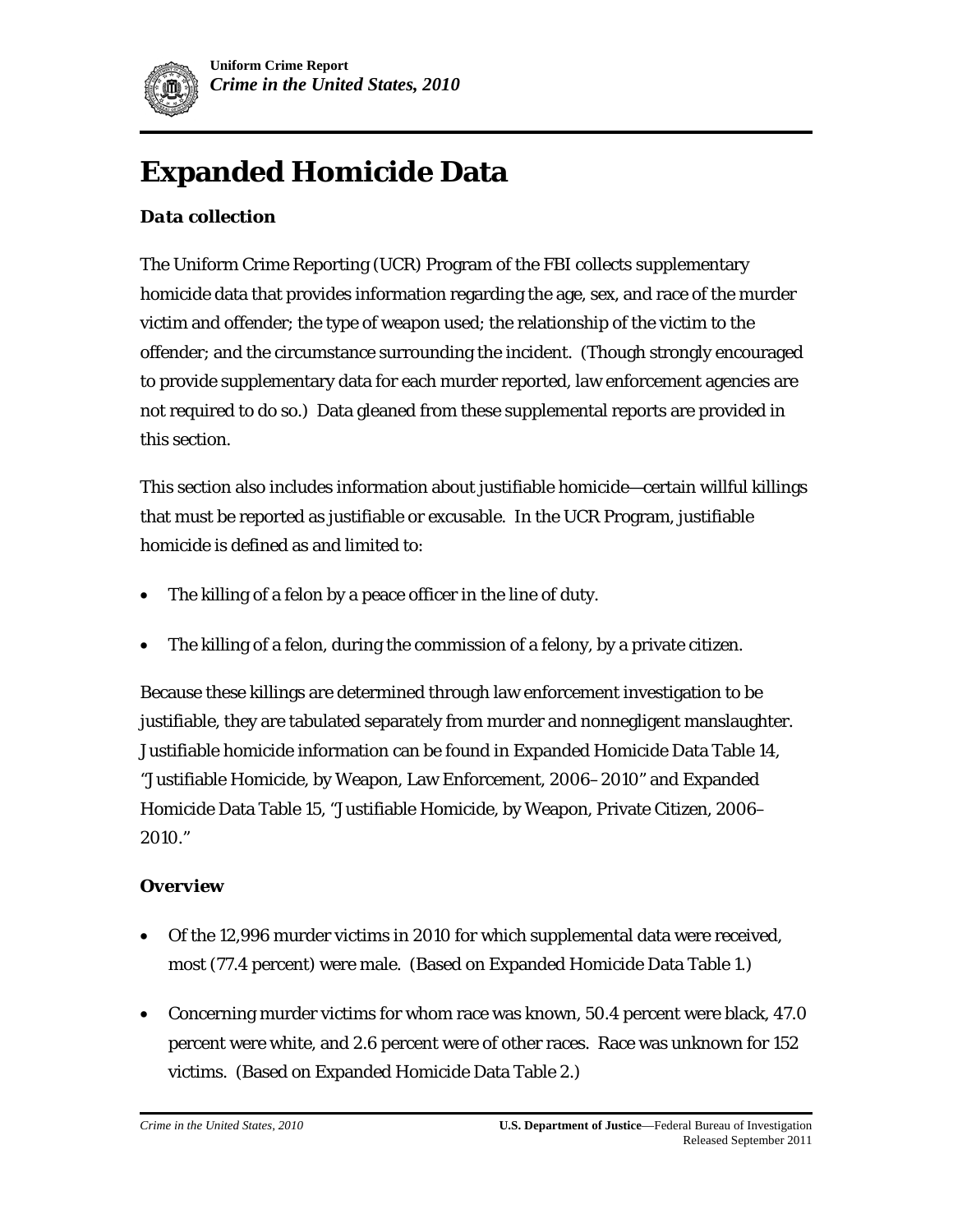- Single victim/single offender situations accounted for 48.4 percent of all murders for which the UCR Program received supplemental data. (See Expanded Homicide Data Table 4.)
- Of the offenders for whom gender was known, 90.3 percent were males. (Based on Expanded Homicide Data Table 3.)
- Of the offenders for whom race was known, 53.1 percent were black, 44.6 percent were white, and 2.3 percent were of other races. The race was unknown for 4,224 offenders. (Based on Expanded Homicide Data Table 3.)
- Of the homicides for which the FBI received weapons data, most (67.5 percent) involved the use of firearms. Handguns comprised 68.5 percent of the firearms used in murders and nonnegligent manslaughters in 2010. (Based on Expanded Homicide Data Table 8.)
- In 2010, in incidents of murder for which the relationships of murder victims and offenders were known, 53.0 percent were killed by someone they knew (acquaintance, neighbor, friend, boyfriend, etc.); 24.8 percent of victims were slain by family members. The relationship of murder victims and offenders was unknown in 44.0 percent of murder and nonnegligent manslaughter incidents in 2010. (Based on Expanded Homicide Data Table 10.)
- Of the female murder victims for whom the relationships to their offenders were known, 37.5 percent were murdered by their husbands or boyfriends. (Based on Expanded Homicide Data Tables 2 and 10.)
- Of the murders for which the circumstance surrounding the murder was known, 41.8 percent of victims were murdered during arguments (including romantic triangles) in 2010. Felony circumstances (rape, robbery, burglary, etc.) accounted for 23.1 percent of murders. Circumstances were unknown for 35.8 percent of reported homicides. (Based on Expanded Homicide Data Table 12.)
- Law enforcement reported 665 justifiable homicides in 2010. Of those, law enforcement officers justifiably killed 387 felons, and private citizens justifiably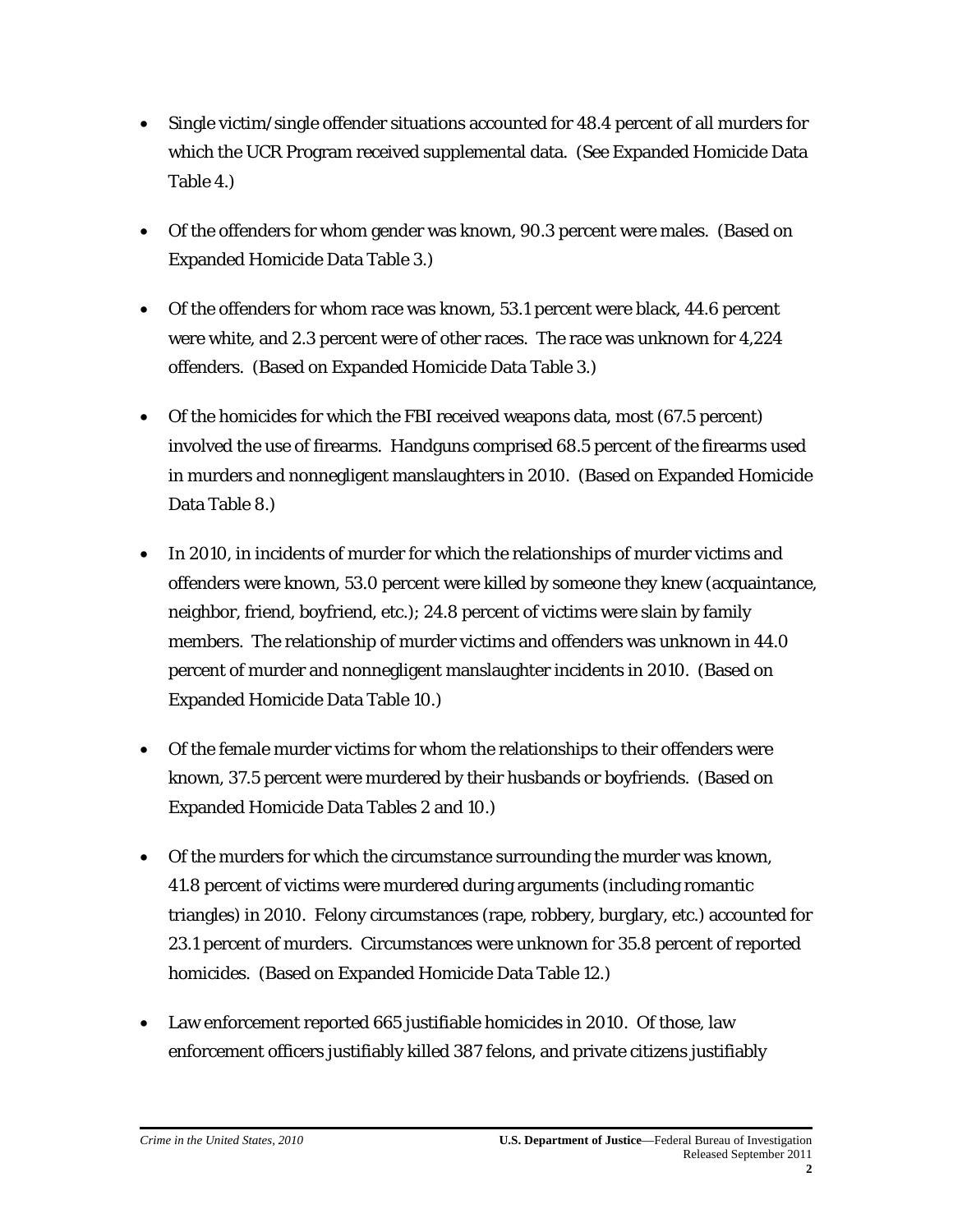killed 278 people during the commission of a crime. (See Expanded Homicide Data Tables 14 and 15.)

## *What you won't find on this page*

- The estimated number of murders known to law enforcement. '
- Clearance and arrest data for murder.

### *Expanded homicide data tables*

The following tables were compiled using information from the Supplementary Homicide Data:

Expanded Homicide Data Table 1—"Murder Victims by Race and Sex, 2010"

Expanded Homicide Data Table 2—"Murder Victims by Age, Sex, and Race, 2010"

Expanded Homicide Data Table 3—"Murder Offenders by Age, Sex, and Race, 2010"

Expanded Homicide Data Table 4—"Murder, by Victim/Offender Situations, 2010"

Expanded Homicide Data Table 5—"Murder, Age of Victim by Age of Offender, 2010 [Single victim/single offender]"

Expanded Homicide Data Table 6—"Murder, Race and Sex of Victim by Race and Sex of Offender, 2010 [Single victim/single offender]"

Expanded Homicide Data Table 7—"Murder, Types of Weapons Used, Percent Distribution by Region, 2010"

Expanded Homicide Data Table 8—"Murder Victims by Weapon, 2006–2010"

Expanded Homicide Data Table 9—"Murder Victims by Age, by Weapon, 2010"

Expanded Homicide Data Table 10—"Murder Circumstances by Relationship, 2010"